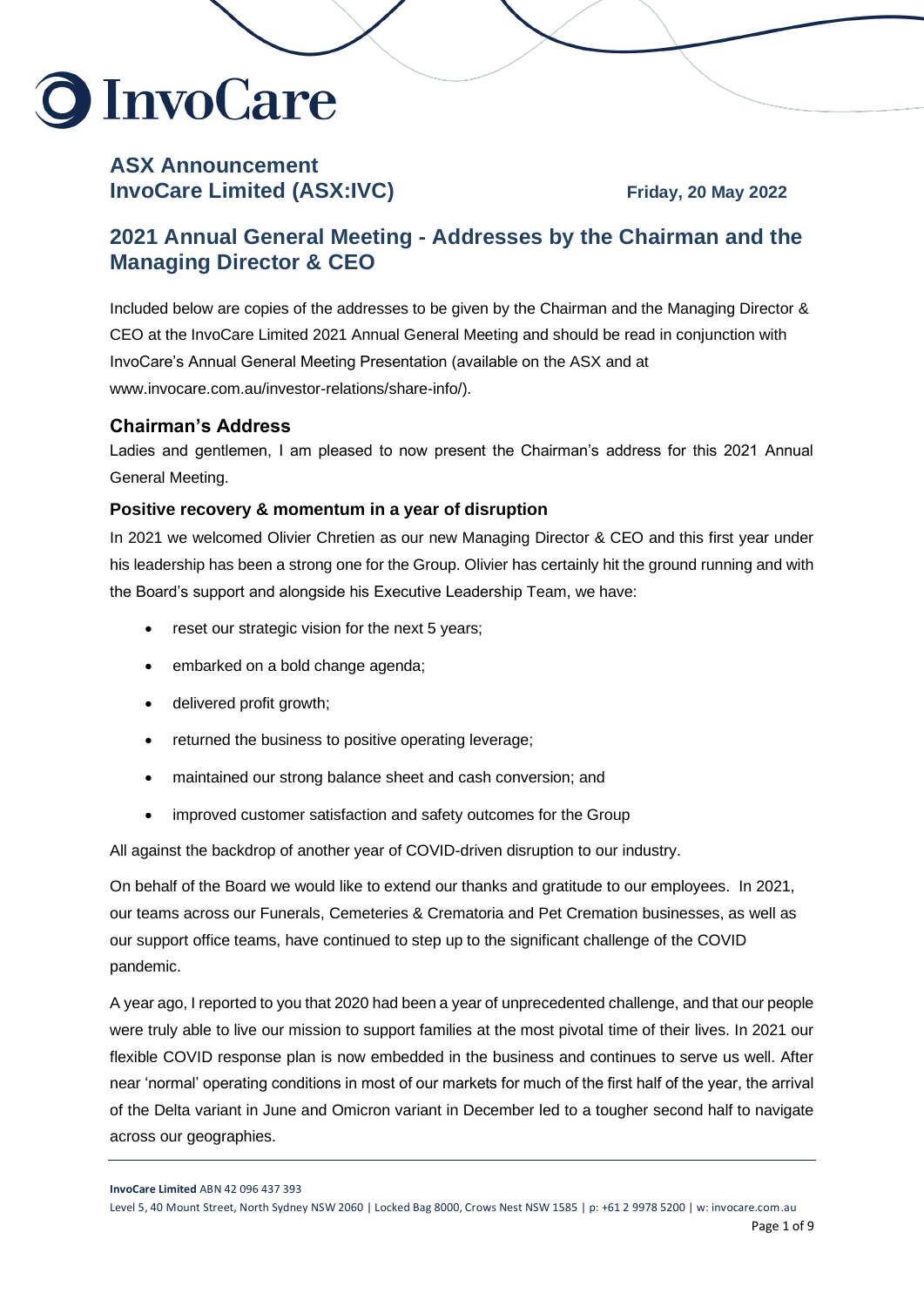Our teams dealt with various forms of lockdown and restrictions in all our key markets. Our memorial parks experienced dramatically reduced foot traffic, while our funeral teams managed the impacts of bans on funerals that spanned from seven days in South Australia to four weeks in Auckland. They also had to respond to the restrictions of various governments on attendee limits, vaccine mandates for mourners and the overall general fatigue of our workforce.

Despite these challenges, InvoCare reported statutory profit after tax attributed to shareholders of \$80.2million for the year, a strong turn-around from the \$11.5million restated reported loss in the prior year. Recovery in the key value drivers of core operating earnings, a strong performance from our expanded Pet Cremations business (which is proving to be a good business), as well as a robust recovery in the mark-to-market valuation of Pre-paid Funds Under Management have driven this growth in Reported Profit.

Given the strength of these results, your Board was pleased to determine a final fully franked dividend of 11.5 cents per share, which brought the full year dividend to 21.0 cents per share, an increase of 68% in our distributions to shareholders. The resulting dividend payout ratio of 66% reflected an appropriately prudent approach to capital management given the opportunities for investment in growth initiatives set out in our strategy.

#### **Enhanced Sustainability Strategy**

During the year the Group reset its purpose – 'Honouring life, celebrating memories for generations' and our strategy, taking a longer term view out to 2025.

As I outlined to you in our AGM held this time last year, the fifth pillar of this strategy is our commitment to industry leadership in sustainability, which has led to a redoubling of our efforts in this space.

The Board, alongside the Executive Leadership Team, has increased focus and investment in our Environment, Social and Governance (ESG) goals and our Sustainability strategy and its programs in 2021. This commenced with the appointment of a dedicated member of our Executive Leadership Team, Grace Westdorp, in March 2021 who is responsible for Safety & Sustainability, and in January this year Tim Higgins has been elevated to the role of Executive General Manager – International, Strategy and Innovation.

Adding a dedicated executive focus has added a new dimension to the Group's approach to these areas of our strategy and we are pleased with the Group's progress on innovation, safety and ESG initiatives.

Also during the year we conducted a materiality assessment as part of the new sustainability strategy, sharpening our focus on the priority areas where we think we can make a real difference and theming them around three key areas of 'People, Place and Planet'. This strategy was officially launched in early 2022 and we recognise both the huge opportunities and the substantial challenges that go hand-in-hand with achieving genuine ESG progress. Our business includes an international footprint, hundreds of

**InvoCare Limited** ABN 42 096 437 393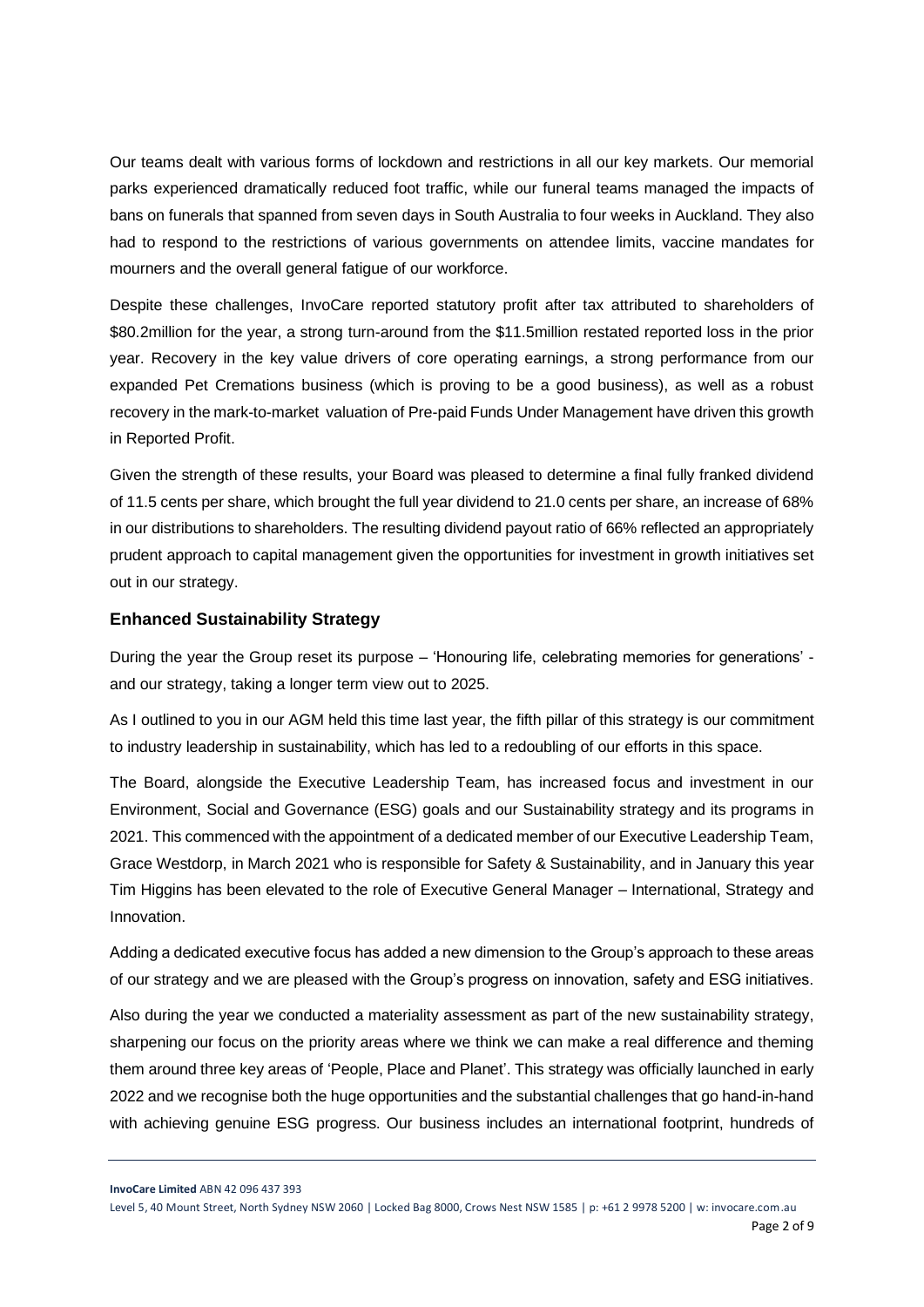premises and facilities, large vehicle fleets, energy-intensive operations, a diverse workforce with considerable safety responsibilities and our commitments to community.

As the sustainability strategy is multi-year, some of our activities and evaluation processes under each theme are still in development but I just wanted to highlight some key initiatives for the year ahead.

People are at the heart of our business — our team members, the clients and families we serve, and the communities in which we operate.

- Our overarching Health and Safety Strategy promotes team member peak performance and reduces injury, illness, and risk. We have grown our Safety and Injury Management teams and are introducing clearer targets and safety management plans.
- For a business centred on care and support for client families in times of need, having a genuine connection to the 'employee voice' is an integral aspect of our approach to wellbeing and planning. The first phase of our new look Your Say survey in 2021 gave us baseline data about employee experiences.
- Clients and families are at the heart of decision-making and our teams work hard to provide high-quality service, and we will continue to focus on service excellence, including NPS.

InvoCare businesses have long-term relationships with Place, with some of our brands having well over a century of service to their community. Our commitment to Place also comes through partnerships with socially responsible organisations and charities aligned to our business and ESG goals.

Your Board also believes that conserving and protecting the environment for future generations is likewise critically important. We believe that our business has an important role to play by:

- setting targets within our operations to reduce our greenhouse gas emissions
- increase recycling
- reducing waste and
- promoting responsible procurement.

We have performed an assessment of where our current emissions come from, both direct and indirect. Although the breadth of our network of facilities and the need to refrigerate 24 hours a day means electricity is the main source of our  $CO<sup>2</sup>$  emissions, the nature of our operations, particularly our crematoria, including in the Pet Cremation space, means that our LPG emissions are also a high proportion of our emissions, followed by natural gas and vehicle fleet emissions. 

Understanding this mix is helpful in identifying our decarbonisation strategies, what can we do now and what technologies can we employ that may take a bit longer. We will provide more information on our goals in this space in our 2022 sustainability reporting. For more information on our business and our

**InvoCare Limited** ABN 42 096 437 393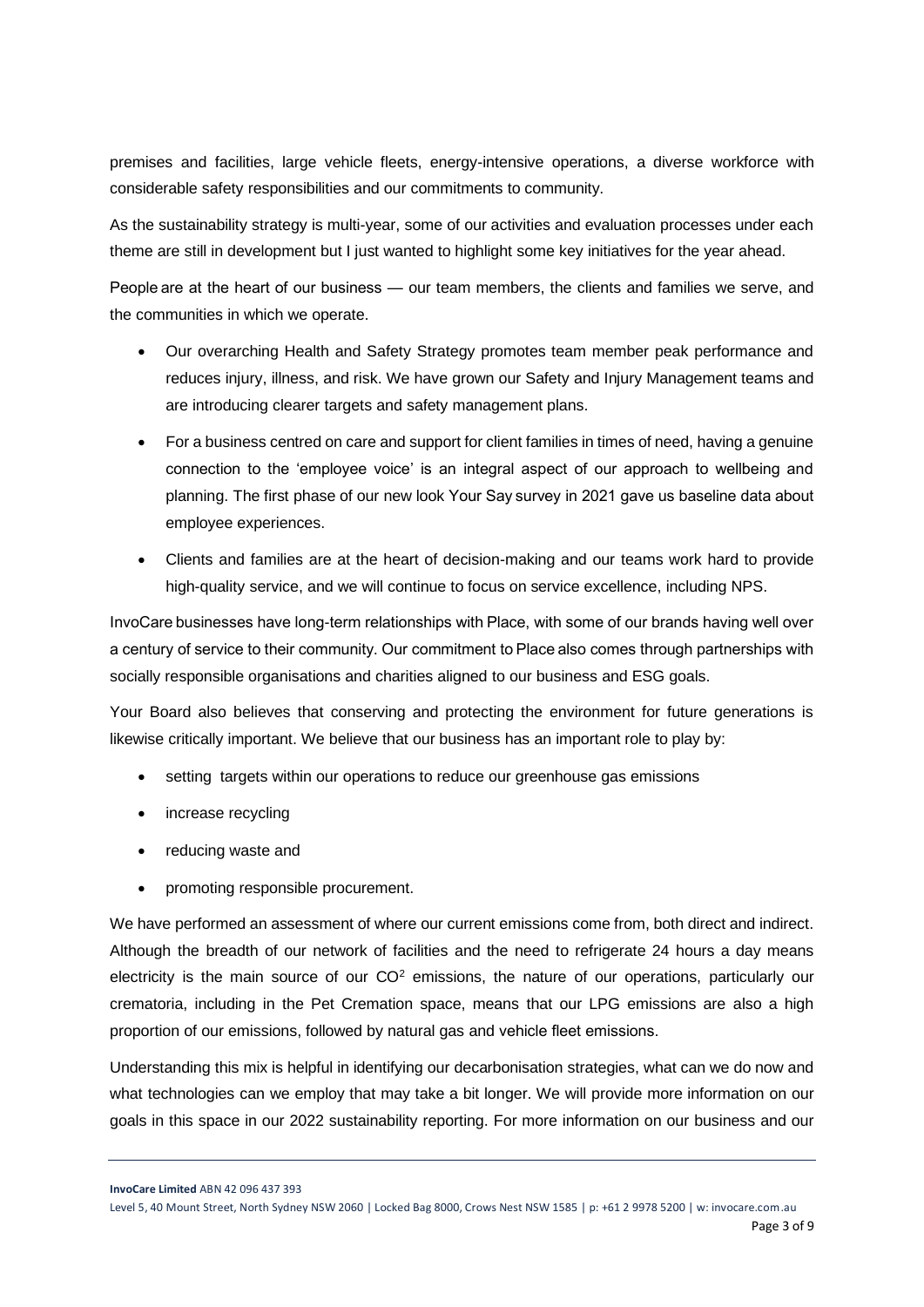sustainability focus areas and achievements I refer shareholders to our suite of corporate reporting documents for this year, available on our website or the ASX.

#### **Board renewal**

In terms of Board renewal, in May 2021 the Board announced the appointment of Kim Anderson as a Non-Executive Director and Chair of the People, Culture & Remuneration Committee with Kim being elected to the Board at last year's AGM.

Additionally, in November 2021, the Board announced the appointment of Kee Wong as a Non-Executive Director of the Company. Kee's technology industry experience and entrepreneurial background add real diversity to our Board, and his tenure as an ASX listed company director is evident in his contribution to our deliberations already.

Both of our new directors complement the Board's depth and diversity of knowledge on-hand to support the Company in this next phase of our strategy with the aim of driving long term, sustainable growth and we welcome the contributions they have already made to the Board and InvoCare.

There are three resolutions before this meeting with respect to Directors, Resolutions 2 and 3 to re-elect Richard Davis and Megan Quinn, who both retire by rotation at this AGM and Resolution 4 to elect Kee Wong to the Board.

#### **Confident as we look to the future for this business**

And finally, given the challenges we have faced in recent times, I would like to thank my fellow Directors for their continued adaptability and ongoing commitment over the past year. I would also like to extend my gratitude to our CEO, Olivier, and his team.

The Board is confident about the strength of the business with future growth supported by both population and ageing trends in its markets. The refreshed Executive Leadership Team, led by Olivier, the reset strategy and the momentum achieved in this first year we believe sets the Company up well for its next phase in meeting the evolving needs of our client families and our aim of delivering predictable and growing returns to our shareholders.

I'll now pass on to Olivier for his CEO's address.

*----------------------------------------------------------------------------------------------------------------------------------------*

**InvoCare Limited** ABN 42 096 437 393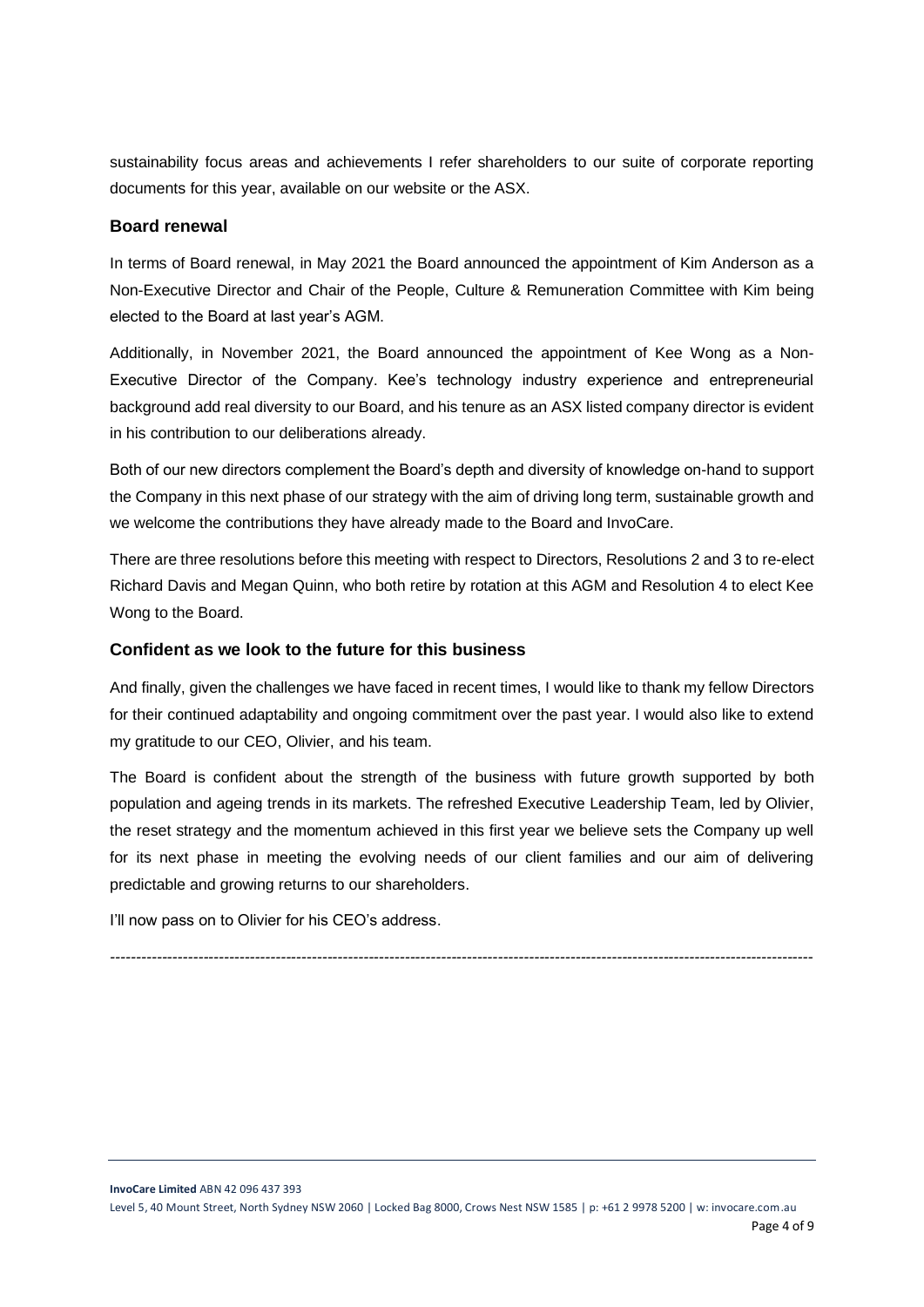# **Managing Director & CEO's Address**

Thank you, Mr Chairman, and good morning everyone.

2021 marks my first year as Managing Director & CEO of InvoCare and I would like to thank the Board for placing their confidence in me and allowing me to lead such a great company.

As Bart touched on, 2021 was a year characterised by positive earnings recovery and momentum in our reset strategy, despite the challenges that the continuing pandemic had on our people and operations.

Echoing Bart's message, I would also like to thank my teams in Australia, New Zealand and Singapore for their tireless support of each other and our client families. I also wish to thank my Executive Leadership Team for their dedication, hard work and amazing support in my first year at the helm.

In that context I would like to provide you with:

- a summary of our performance and strategic direction; and
- a brief trading update for our first quarter.

#### **InvoCare at a glance**

We included this slide in the February investor presentation covering our 2021 results. I think it encapsulates where we are as a Group very effectively, both in terms of some of the key metrics that define where we find the business at the end of 2021, but also some of the drivers for our strong results.

This platform underpins the confidence the Board, my Executive Leadership Team and myself have in the future success of our business, to seize the opportunities for growth in front of us and to meet the future needs of our customers.

As it stands today:

- We have a unique market position with scale and leading positions in Australia, New Zealand and Singapore; with access to scarce, strategic assets as well as exposure, through our diverse range of products, services and brands, to the entire customer lifetime journey, including their pets.
- We exist in an industry that competes largely on service and reputation, and crucially we have the requisite building blocks for success with a team over 1,900 delivering a world-class Net Promoter Score of +80
- We also retain a stable balance sheet supported by strong and reliable cash generation to enable us to invest in our key priorities. We maintain tight financial discipline with a focus on strong capital management, proactive portfolio management and operating leverage optimisation.

**InvoCare Limited** ABN 42 096 437 393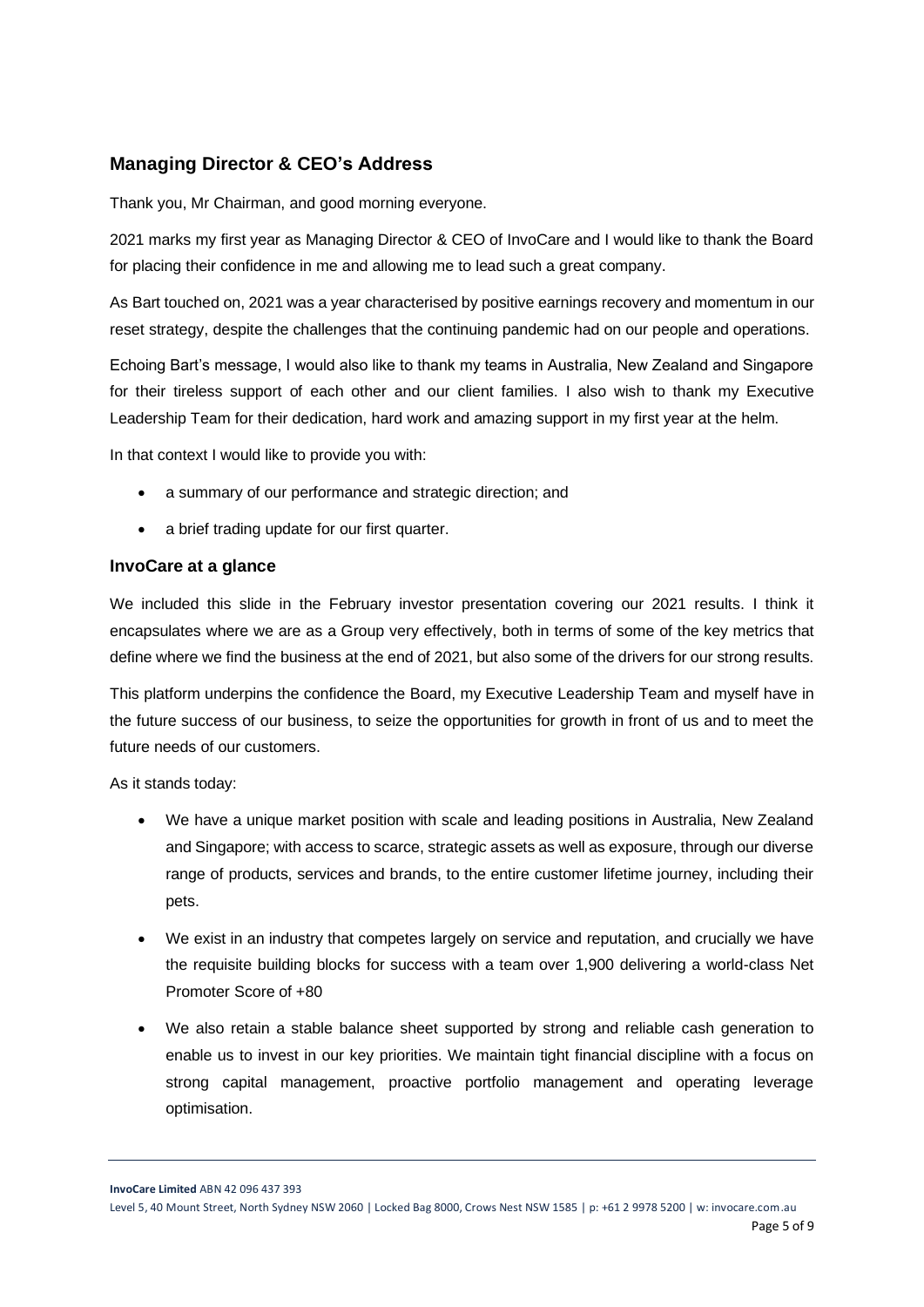#### **FY21 Highlights: Positive momentum on key measures of success**

I joined InvoCare because I was inspired by its people, values, and the opportunity to benefit the community at large.

In May 2021 we launched our reinvigorated Purpose and Strategy. Our Purpose - Honouring life, celebrating memories for generations - reflects the expanded role we play in meeting the needs of our client families. I believe there are still many more opportunities to improve and expand our services to client families and the community.

When we launched our five-pillar strategy in May last year we highlighted the key measures that will demonstrate our success in delivering on our strategic ambitions. These include:

- Continuing to deliver a very high NPS; and
- Ensuring high levels of employee engagement and being recognised as a trusted industry leader and preferred partner

And finally, if we do all of these things well:

• We will deliver our key financial measures of success, being sustained growth in earnings per share and a satisfactory enterprise return on capital employed.

As you can see, I am pleased to report positive performance against all these key performance indicators, including increased customer satisfaction and material improvement in safety outcomes, strong operational and financial growth outcomes, whilst continuing to maintain our strong balance sheet and levels of cash conversion.

The Group has successfully navigated another COVID-disrupted year with recovery in the key drivers of value. As a result, operating revenue increased 11% to \$527.1 million. Controlling cost growth has been a particular feature across the year and is reflected in some of the improved profit metrics, including 22% growth in Operating EBITDA to \$125.5 million and a return to a positive operating leverage of 2.1x.

Pleasingly, we saw positive momentum continuing in our key financial measures of success with Operating EPS up 51% to 31.6 cents and our enterprise return on capital employed up 2.4 percentage points to 11.2%.

## **Strategy: FY21 Update**

Operating conditions may have been disrupted, particularly in the second half of the year, but the strategic momentum during the year was pleasing, and the Group achieved some important foundational strategic initiatives across our five pillars, which are key to supporting future business growth:

• For our first pillar **Customer led, people empowered** - We renewed our purpose, vision and values; exceeded NPS of +80; successfully onboarded new talent in a number of key areas of the business - including in safety & sustainability; and conducted a new look employee

**InvoCare Limited** ABN 42 096 437 393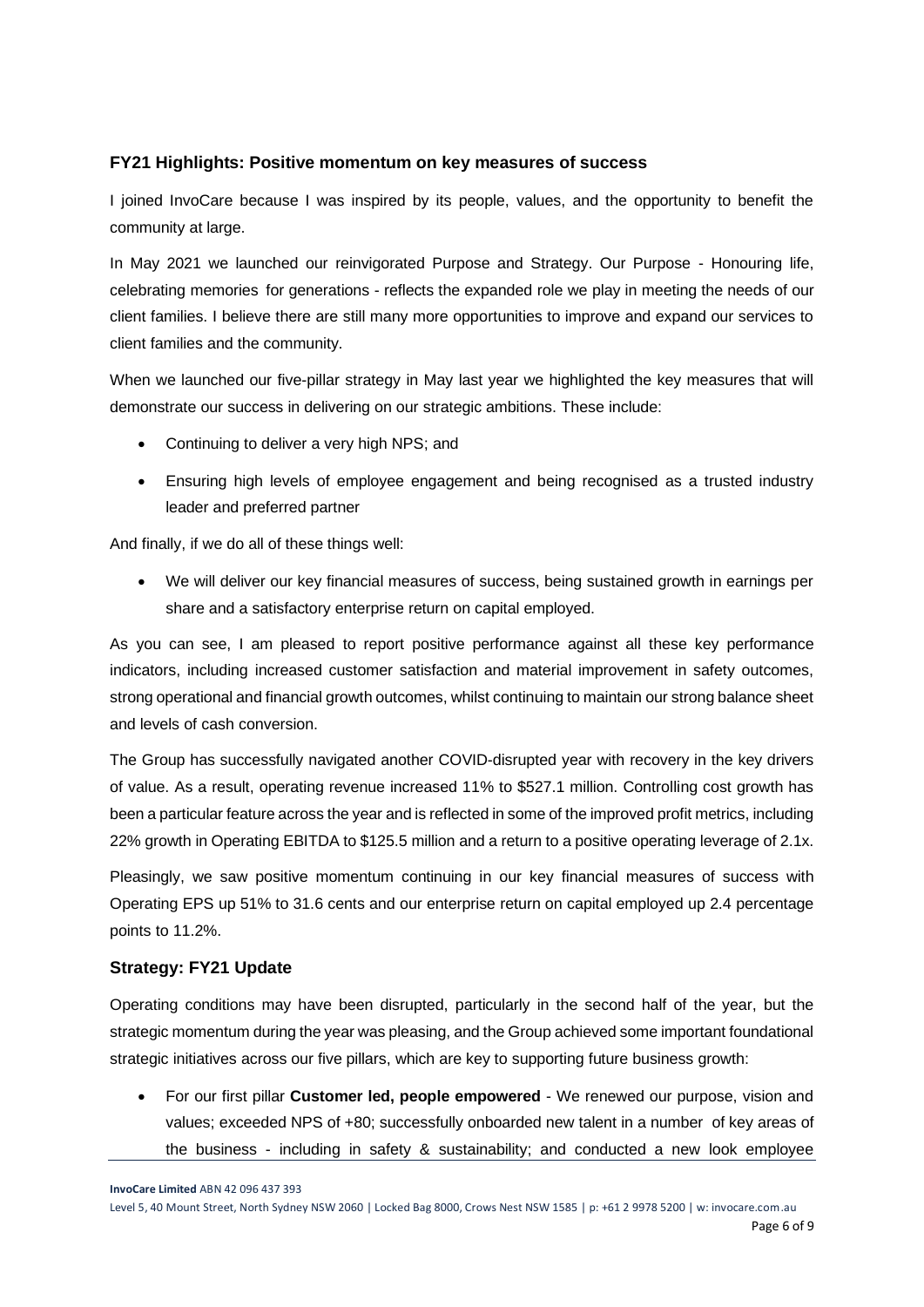engagement survey, which led to new initiatives to ensure InvoCare is a great place to work, including an enhanced paid parental leave policy.

- For our second pillar **Operational excellence -** We implemented an enhanced ERP (Enterprise Resource Planning) system in Funerals and selected a new ERP system for Cemeteries & Crematoria to be implemented in 2022; we also successfully completed our debt refinancing; and improved capital investment discipline across the Group.
- For our third pillar **Stronger core growth -** We completed 40 network projects including four best-in-class shared service centres to build operational efficiencies; and we completed a new long-term Funerals network optimisation plan, as well as master plans for select key memorial parks.
- For our fourth pillar **New growth platforms -** We commenced the Group's new digital and innovation journey with the establishment of an innovation hub, which underpinned our investment and partnership with digital memorialisation business Memories in August; we also went live with a first stage customer digital self-serve portal and Pet Cremations e-commerce offering during the year; and we signed key commercial agreements across our businesses.
- And finally our fifth pillar, **Sustainable leadership -** Our investment in capability and increased focus on safety has resulted in improved safety outcomes, with the Group reducing LTIFR by 22% in the year to 9.8; we partnered with Violet, a Not-for-Profit providing support to families through the last stage of life; and as Bart touched on, we conducted an inaugural ESG materiality assessment and established the Group's enhanced sustainability strategy: '*People, Place, Planet'*.

As I touched on before, as it stands today, we have scale with leading positions and strategic assets in three countries. Our 2025 strategy is aimed at extracting greater value from the business that InvoCare has today through our diverse range of products, services and brands, leveraging the investments made in the past five years, and then, using this as a strong and sustainable foundation for growth.

### **Q1 trading update**

Finally, I would like to provide you with some insight into our trading conditions in the first quarter of this year.

Whilst the broader impact of COVID is subsiding, some disruption continues:

• Increased levels of COVID infections combined with close-contact isolation rules (although recently lifted in NSW and VIC) have led to higher levels of staff absenteeism; this has been putting pressure on our teams across all businesses to service the increased demand we have seen.

**InvoCare Limited** ABN 42 096 437 393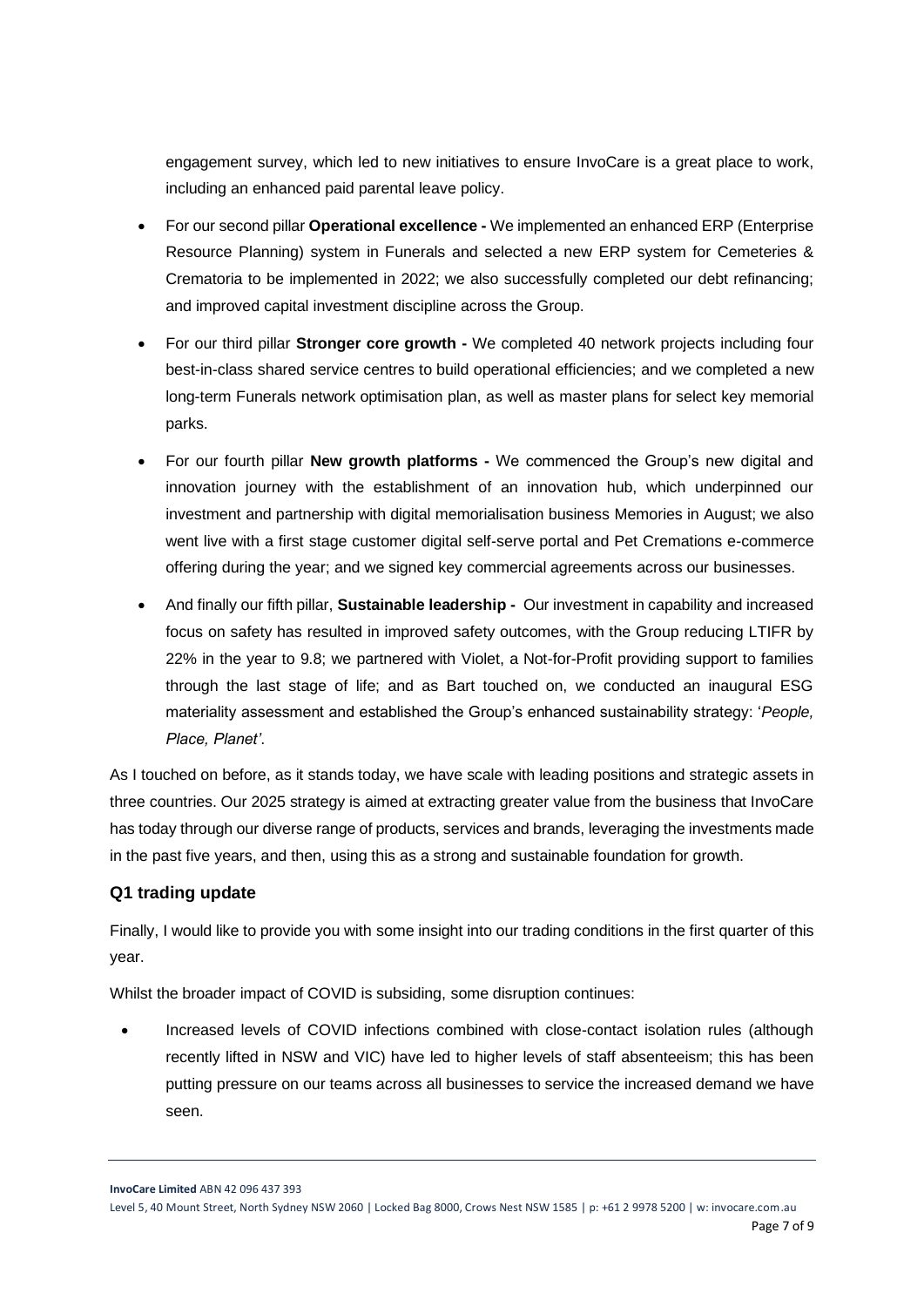- Sustained wet weather on the East coast of Australia continues to impact our memorial parks in terms of our ability to conduct an increased number of burials safely or to undertake memorialisation construction; and in causing an elevated need for grounds maintenance, which is challenged by these weather conditions. The flooding in South-East QLD and Northern NSW seen in March and April also impacted funeral service capability in those communities.
- We are also not immune to Supply Chain challenges, with global shipping delays impacting delivery of key equipment like cremators, vehicles, IT hardware, and granite for memorialisation's.
- And finally, similar to many companies, we are having to navigate the challenges of heightened inflationary pressures on our cost of doing business; and, the ongoing difficulty in finding and securing the necessary talent to keep up with customer demand and to realise our growth initiatives.

Considering the broad range and extent of this disruption, the Group has performed satisfactorily in the first quarter. We expect these influences to continue through the second quarter, particularly the weather impacts on memorial parks, but we are working hard to mitigate them.

But there are also a number of trends emerging:

- As we saw towards the end of last year, there is evidence of the mortality rate, particularly in Australia, tracking back to long-term trends and funeral case volumes have been increasing.
- When conditions on the ground allow, memorialisation sales have continued to grow in our Cemeteries & Crematoria business, although the inclement weather is impacting on the timing of memorialisation construction and order pipeline; and
- Finally, Pet Cremation volumes continue to grow, albeit the integration now underway to create a truly national business will see some short-term disruption, compounding the impact of inflationary pressure on margins in this business.

Overall, I am confident that the agility of our teams, the strength of our businesses, as well as our strategic momentum will enable us to navigate these short-term disruptions.

Thank you, this is the end of my address.

#### **-ENDS-**

**InvoCare Limited** ABN 42 096 437 393